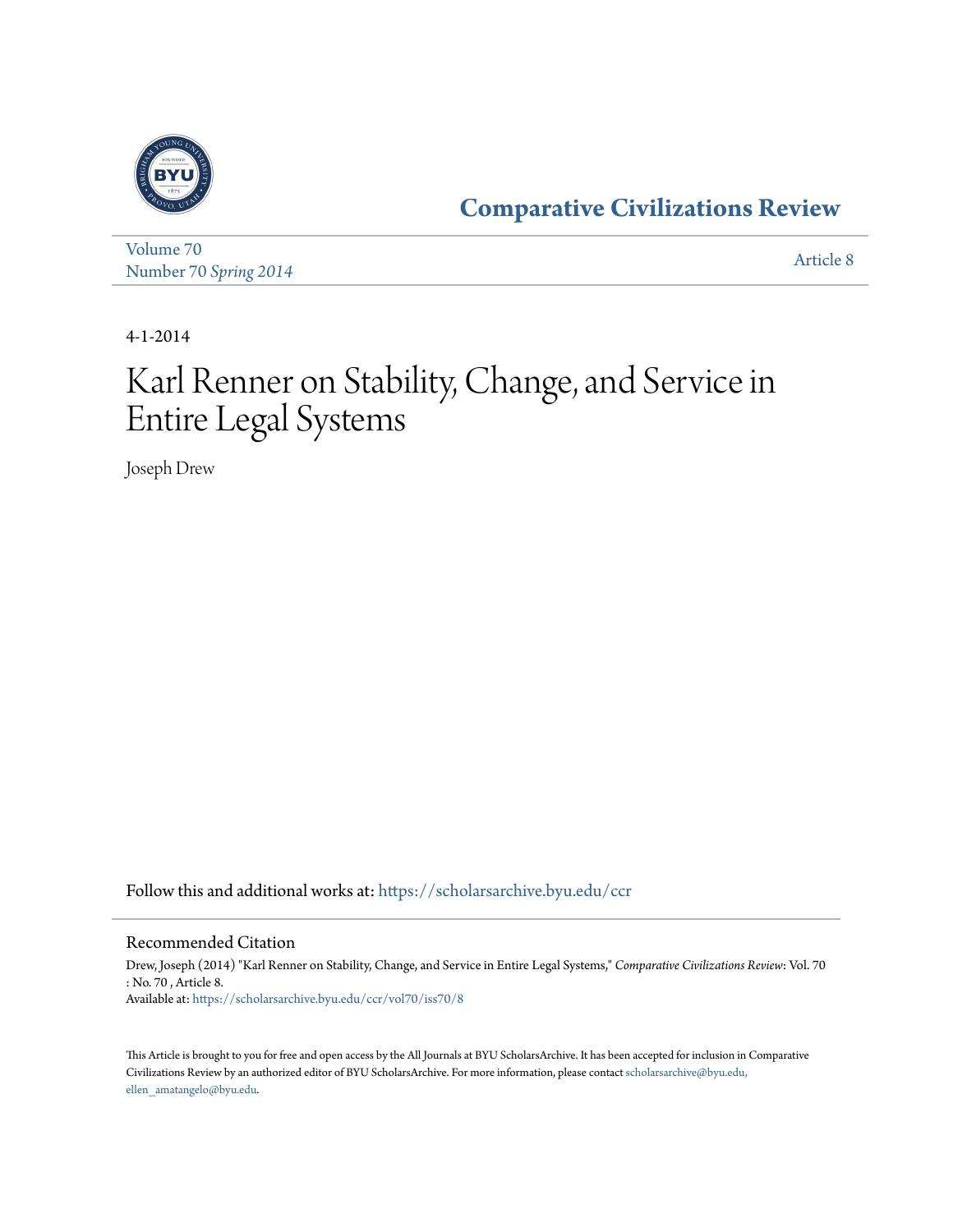# **Karl Renner on Stability, Change, and Service in Entire Legal Systems**

## Joseph Drew josephdrew4920@verizon.net

A century ago this year, World War I broke out, and one of its most dramatic results was the breakup of the Austro-Hungarian Empire. Onto the world stage burst a social theorist and lawyer named Karl Renner, the first Chancellor of the democratic Republic of Austria. Then, after World War II, he almost singlehandedly re-created a newlyfreed Austria as a democratic country; for his labors, he was elected the first President of the new Central European democracy. Today, Renner is known widely as the father of the country. His bust is found in front of the parliament, and the location is called Dr. Karl Renner Ring (Street).

Renner should also be known as a pioneering expert on the theory of law and as the man who was able to adapt and modernize legal theory and practice, reconciling democratic socialist and advanced capitalist views of law. He enabled us to see that law could serve as an instrument of human betterment and that socialists, democratic socialists, could thrive and lead in an anti-communist Western world.

The comparative study of law and legal systems across civilizations owes much to his pioneering work. Both in his reformulations and applications of legal analysis and in his systematic generation of a theory of the development of modern society, Renner ranks among the greats in the history of social science-based jurisprudence.

In addition, he developed theories of past, present, and future class structures, means of domination and conflict, and the levels of integration and conflict of norms and institutions in a series of works fundamental to modern European social thought. And he made both the ideas of Legal Positivism and socialist sensibilities workable and compatable within a completely democratic framework.

In scholarship he helped bridge the gap between widely varying positions, just as in politics he led Austria into a restructured social and political system totally based on freedom and amenable to Western traditions and cultures yet accepted by almost all political parties.

The scholarly Renner can be seen as two writers.

- The "young Renner" concentrated on the exegesis of socialist theory and was concerned particularly with the relationship between law and society.
- The "later Renner" brought forth, long before Mills, the concept of the "service" class" and maintained that the peaceful evolution of this class as a "working class" would culminate in a harmonious, almost one-class society.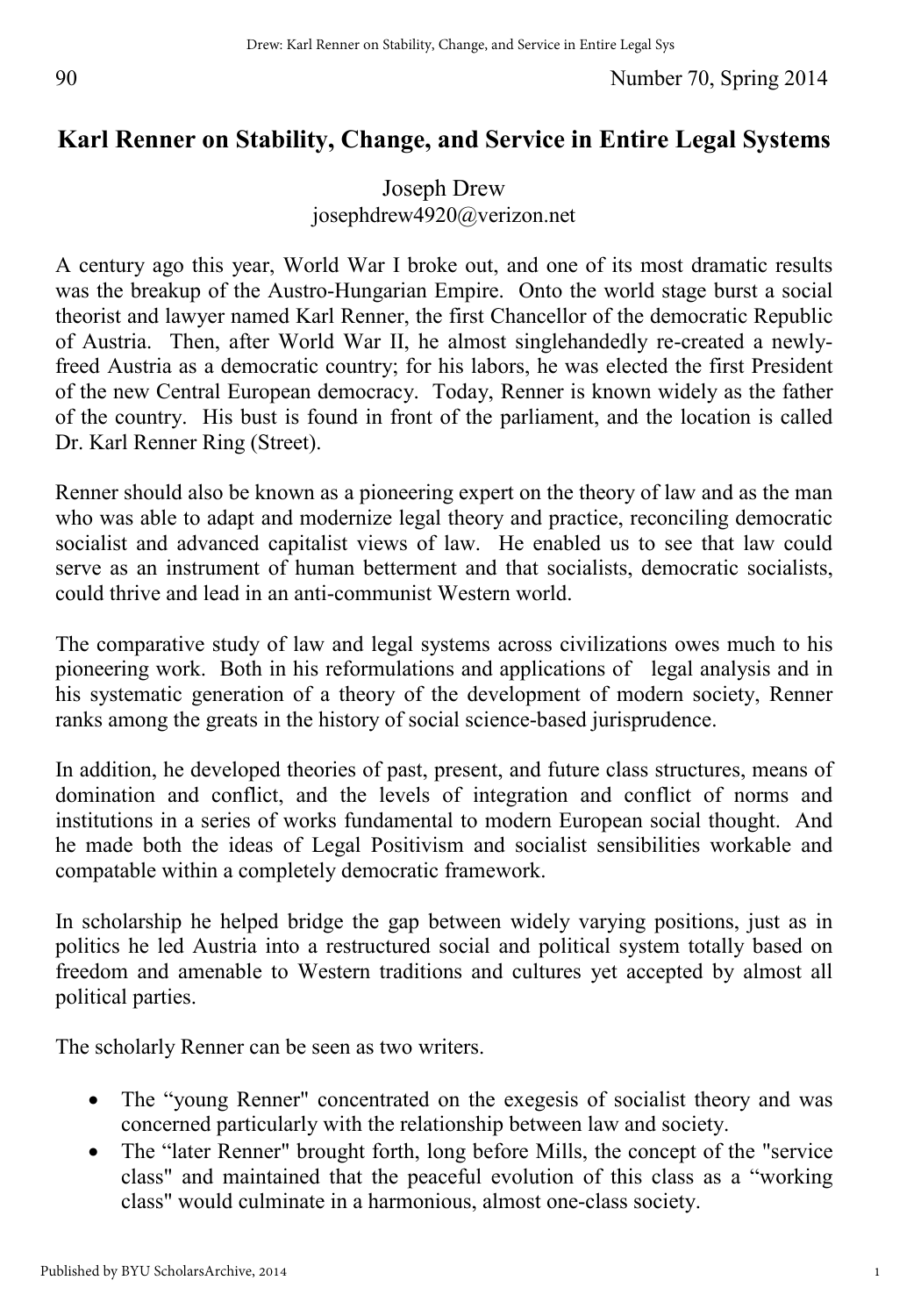The theoretical, young Renner dealt with the relationship of law and economics. The intellectual father of socialism, Karl Marx declared as a fundamental principle of socialism that law was one of the elements of the "normative superstructure." As such it merely reflected the "material base" of society, which is to say, economics. This was where Renner's thought began. The principal work of Dr. Renner dealing with the subject, and the only one of his major works available at present in the English language, is called *The Institutions of Private Law and their Social Social Functions.* The original German language work, published in 1929, is entitled *Die Rechtsinstitute des Privatrechts und ihre soziale Funktion.* 

#### **Renner Was Grounded In Marxian Thought …**

Thus, his early works should be seen as a critique of the basic writings of Karl Marx. Marx, like many capitalist theoreticians of today, claimed that economics underlies all other visible parts of life; it constitutes the motor of history.

Marx famously asserted in the *Preface to A Contribution to The Critique of Political Economy* that "the economic structure of society (is) the real foundation on which rise legal and political superstructures and to which correspond definite forms of social consciousness."

Further, Marx stated in the same passage that "the distinction should always be made between the material transformation of the economic conditions of production which can be determined with the precision of natural science, and the legal, political, religious, esthetic or philosophic -- in short, ideological -- forms in which men become conscious of the conflict and fight it out."

Starting from this view of the basic relationship between one part of the superstructure, law, and its "real foundation", economics, Renner began to develop his systematic analysis. But, as a lawyer in Central Europe, he was also a Legal Positivist. Law was a long-lasting coherent entity.

In the end, Renner wound up breaking new ground, finding for socialists and democrats a set of solutions that Marx himself might not have greeted happily but which worked. Today, vast numbers of Europeans and others are social democrats; their views of law owe much to the reformulation of socialist thought as cast by Karl Renner.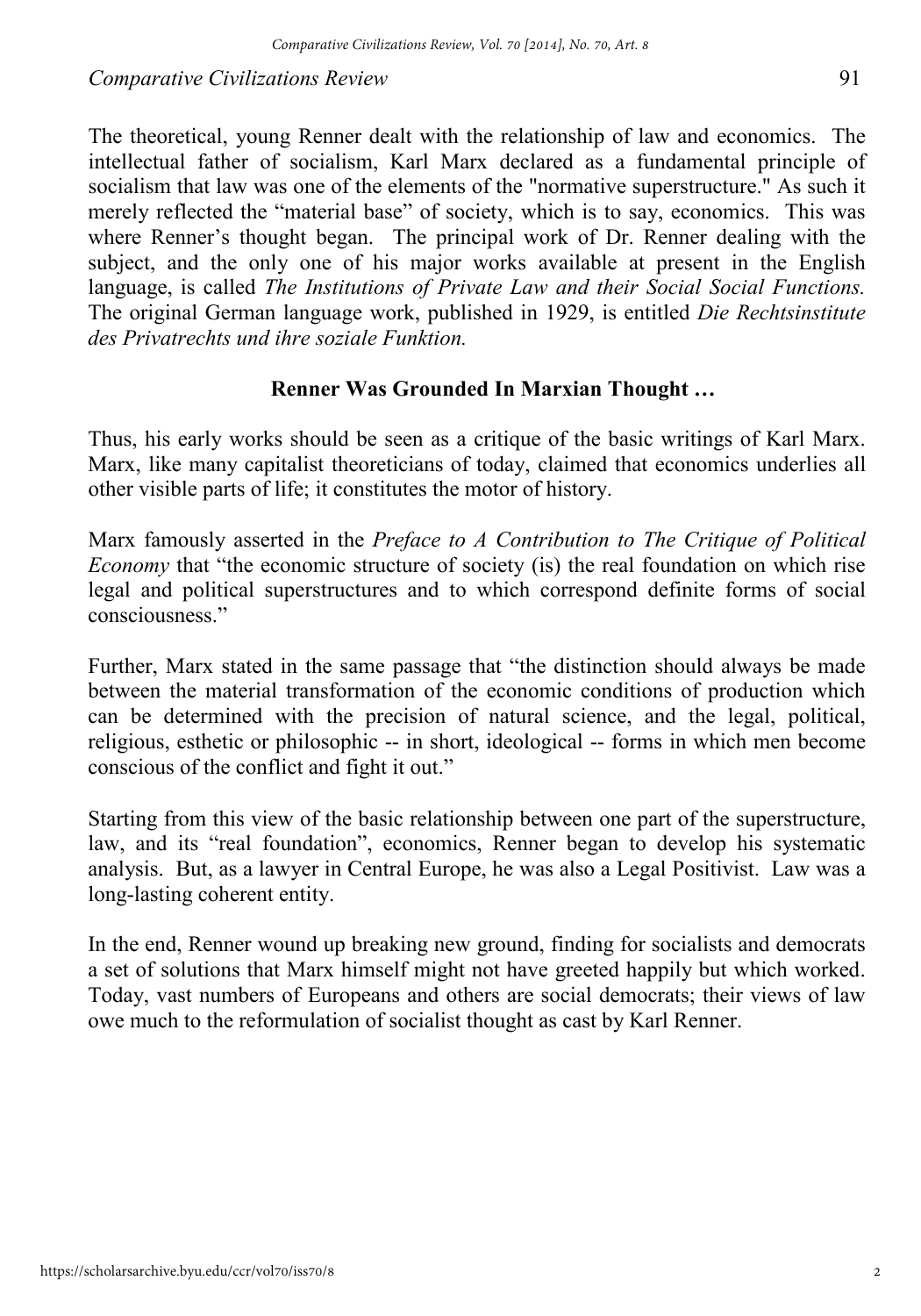#### **But He Changed The Implications of Marxist Thought on Law and Society**

Renner did not blindly accept all of Marx's ideas, especially the theoretical Marxian notions concerning the relationship between property and class conflict. Property since the Middle Ages has constituted a basic institution of law and it is central to how individuals relate to one another. Marxist theory maintained that property was a basis of conflict between adversarial classes, most recently, between the bourgeoisie and the proletariat.

Renner, however, felt that in the century or so since the "bourgeois revolution," the class structure of European society had changed a great deal, becoming more complicated than Marxism had anticipated and necessitating an innovation in Marxist thought.

The new social structure of Europe in the post-feudal world "puts alongside the capitalist, who owns and functions, the other one who owns but does not function…what is more, it also produces the non-capitalist who exercises capitalist functions, who, therefore, does not own but (who) functions as a capitalist." (From Renner, *Die Wirtschafals Gesamtprozess und die Sozialisierung.)*

Ralf Dahrendorf, the late eminent German-British social philosopher, was a Free Democrat German political leader, head of the London School of Economics, Member of the British House of Lords, and author of the monumental work *Class and Class Conflict in Industrial Society.* 

He studied the thoughts of the young Renner, a man whose career was similar in many ways to his own. He observed that by labeling the controlling manager as a capitalist, Renner had separated successfully class conflict from its Marxian root. Thus, Dahrendorf pointed out, private property and the assertion that a society based on communal property is a classless society lose their traditional meanings. (Ralf Dahrendorf, 1959, p. 84.)

This, I think, informs much of the contemporary analysis of elite leadership and the significant sociological question of "who rules?" in advanced industrial society. In a sense this development has been viewed by an entire succession of theoreticians, from the Industrial Revolution on. Writers from Comte and Saint-Simon to Weber, from Pareto and Mosca to Michels and Schumpeter and Pirenne, form James Burnham to Raymond Aron and T.B. Bottomore, from C. Wright Mills to William Domhoff, to Digby Baltzell and to Suzanne Keller. All have worked in the vineyard that Renner ploughed so productively, enabling analysis of an old query in a reformulated and more productive vein – old wine in a new bottle.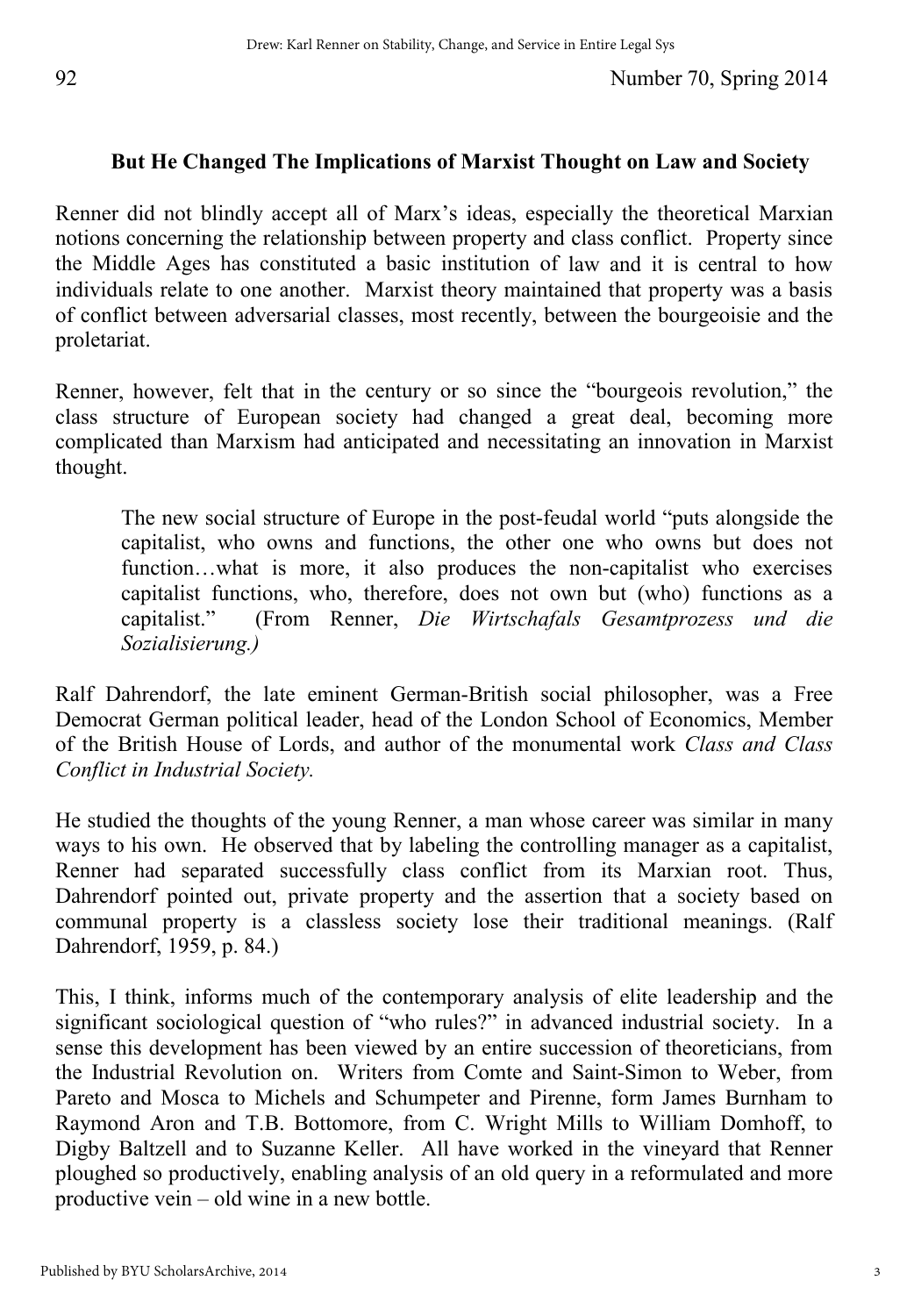Renner wrote that in modern times what he called "complementary institutions" were displacing "principal institutions." That is to say, property -- private property -- has been supplemented in the modern era "by complementary institutions which take over its real (I would say, original) functions." (Renner, p. 295.) Moreover, complementary institutions of public law had forced private institutions of law into the background.

To Renner, "private law," meant that which is being transformed, addressing thus the ownership of land and movable property, contracts, mortgage and leases, and marriage and succession. By contrast, "public law" referred to that type of law dealing with the organization of the state or of local governmental bodies.

Renner argued that the state is moving ahead to administer and to regulate these new and formerly private areas, so that "new norms are made year by year in increasing numbers in the form of statutes, orders, and instructions of the administrators of the state." (Renner, p. 297.)

Thus, increasingly, "owners" were being deprived of the technical disposal over their property. Did the owner of a railway station have the right to deny potential passengers access? Or stop trains leaving "his" station for some destination? No. The common will had now, from the point of view of the law, subjected property, and other institutions of private law, to its direct control via the government.

By this analysis Renner shattered Orthodox Marxism's view of "the real foundation" and "superstructure" and he also departed from traditional Marxian notions of the institutions of private law. The "general will of society" had become the new ruler, taking the place of the "full capitalist" who formerly had prevailed with an iron hand, part of a dominant class in the earlier days of industrial society. Renner argued that the law was gradually becoming objective, following the norms of society as a whole and not of a ruling class. The revolution, therefore, recedes in Karl Renner's thought into the background, melts away. Rational, objective government -- serving the will of the people -- makes it unnecessary.

"The general will defines the aim for society and thereby for the economy, and all functionaries pass over from the service of a master to the service of the whole."

4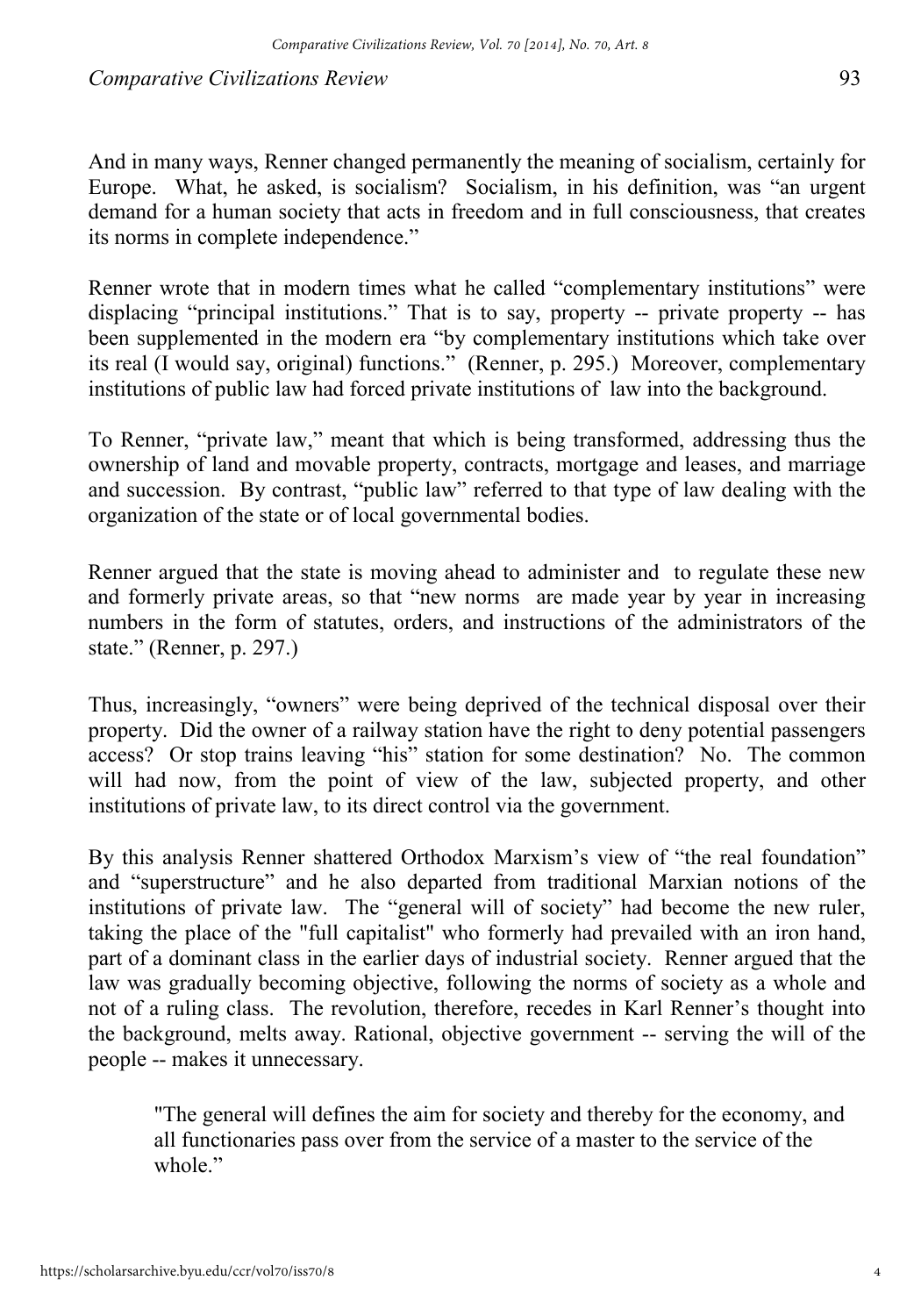So, Renner found that "economic democracy supplements political democracy." Dahrendorf says that "this, of course, is Rousseau versus Marx -- a contest that produces some fascinating results... from the separation of ownership and control, the extension of citizenship rights and quality, the institutionalization of class conflict, and the emergence of the 'new' middle class."

Renner infers the arising of two large and non-antagonistic social classes: a service class and a working class. As a result, "Renner's theory of class structure has many traits which appear well compatible with the changed realities of post-capitalist society and which it will therefore be useful to bear in mind." (p. 95.)

### **Renner Also Modified the Ideas of Legal Positivism**

As a lawyer from a poor family born, raised, and trained on the European Continent, Karl Renner was educated in the positivist school of law; he was to become in his adult life also a significant modifier of it. The school of thought known as Legal Positivism developed in eighteenth and early nineteenth century Continental Europe. It was, as Friedman writes in *Legal Theory*, "a jurisprudential reflection of the age of liberal capitalism." (Friedman, pp. 148-9.)

Legal positivism asserts that there is a logical consistency to the system of laws as a whole. There is one immutable body of legal norms; it exists *sui generis*, constituting what Durkheim would call "a social fact." It is almost impossible to eliminate social facts. For example: the Roman Catholic Church exists as a social fact, even though no one present at the founding of the church still remains in it. A social fact is like a hotel; people come in and people go out, but the structure remains permanently.

The existence and content of law of course depends on man's social existence – law is socially constructed *ab initio*. But whether or not a given norm is legally "valid," and thus whether it forms a legitimate part of the law of that system, depends on its sources, not its merits, said Renner. As a legal positivist, he had to emphasize the stability of legal forms. But he also saw and described the greatly changing economic and social conditions of post-Industrial Revolution Europe, changing much more rapidly than feudal Europe ever had. How to square this circle?

As a legal positivist he could declare the legal norm (of property, for example) continually existing but he could also, in an innovative break, note that this norm existed " indifferent to its social function." It could, in fact, serve new functions, new purposes.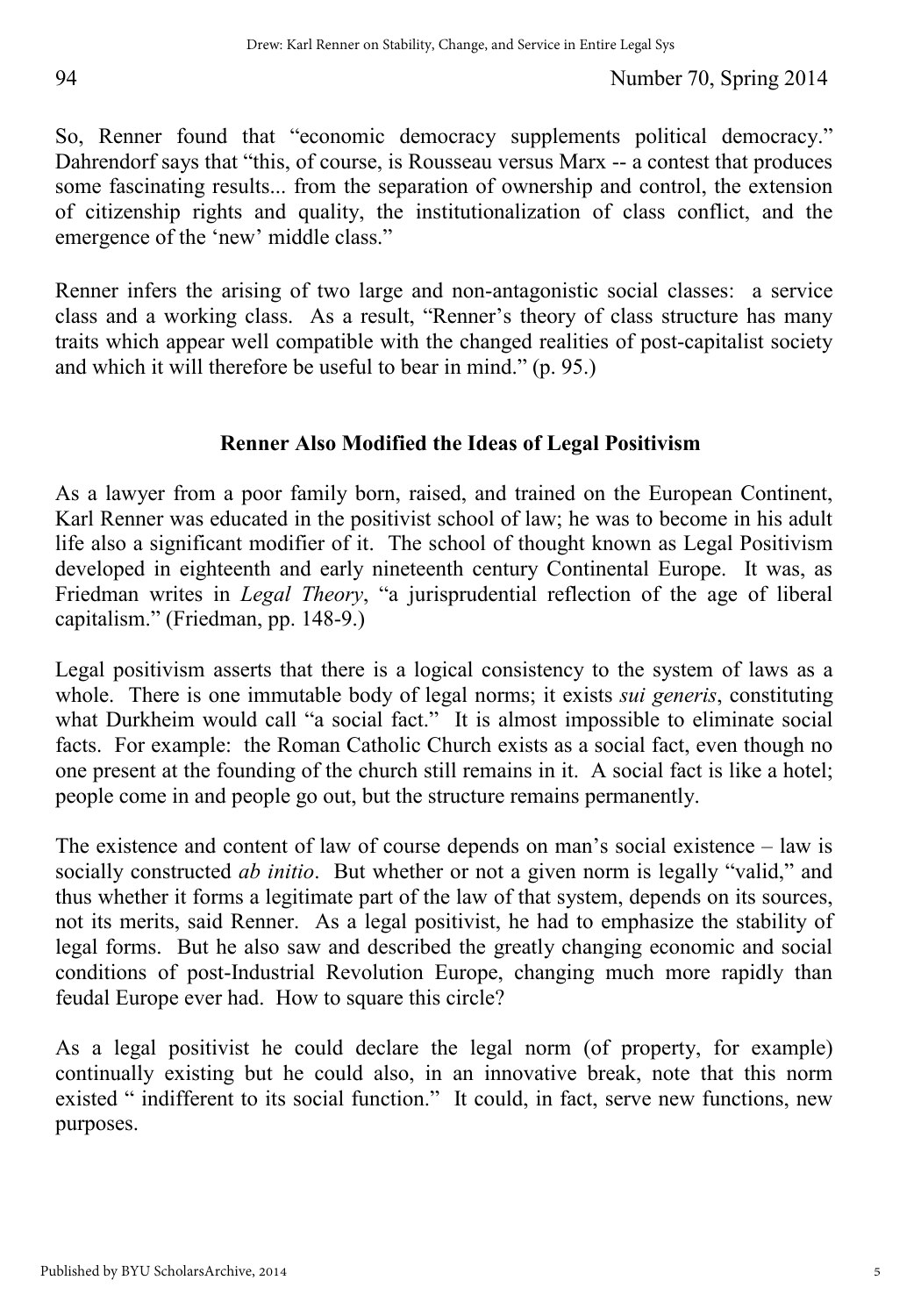Renner thus agreed with legal positivism's basic assertion that the forms of law don't change, but he concluded that their functions did. Therefore, the economic effect (is) extraneous to the definition of a legal concept. "Institutions such as property, contract succession by inheritance, are "neutral, 'colorless,' and 'empty frames.' They are neither 'feudal' nor 'capitalist' nor 'socialist.' Their juridical analysis cannot teach us anything about their social or economic effect." (Renner, Introduction, p. 2.)

As the famous nineteenth century English jurist and expert on legal positivism, John Austin, said, "the existence of law is one thing; its merit or demerit is another. Whether it be or be not is one enquiry; whether it be or not be conformable to an assumed standard, is a different enquiry."

A later British jurist, Oxford's Professor of Comparative Law, Otto Kahn-Freund, noted in a discussion of the role of legal positivism in Renner's writings that "The absence of major legislative regulations which affected the economic system engendered an atmosphere in which the normative framework of society appeared to be stable and its conceptions fixed." But then:

"The First World War administered a mortal blow to the conceptual Utopia. The events that followed, inflation and catastrophic unemployment, gave it the *coup de grace*."

"The concepts of property and of contract were thrown into the melting pot, when the institutions of private law, like their counterpart, the laissez-faire economy, proved unable to safeguard the life and expansion of society." (Renner, p. 37.)

Legal positivism did not develop in or dominate the Anglo-Saxon schools of law. Rather, as Max Weber noted in *Economy and Society*, it was a form of rationalization of the law which, since the rise of Romanist university education, had remained a characteristic of thinking in Central Europe." (Renner, p. 15. From Weber's *Wirtschaft und Gesellschaft*, p. 509.)

In Continental law, the thought processes were influenced by natural law and oriented toward a systematic structure of rights and duties. We may say, wrote Renner, that it rested upon general principles. In Anglo-Saxon law, we deal with "a method of argument whose primary preoccupation is with remedies, not with rights; with procedural form, not with juridical substance." (Renner, p. 15.)

Renner nonetheless modified this Continental legal positivism: While in Anglo-Saxon countries a change in legal norms might occur and then be followed by judges' altering of rigidities in the law to meet the new norms, on the Continent such had not been the case. There was only one answer for legal positivists: legislative relief.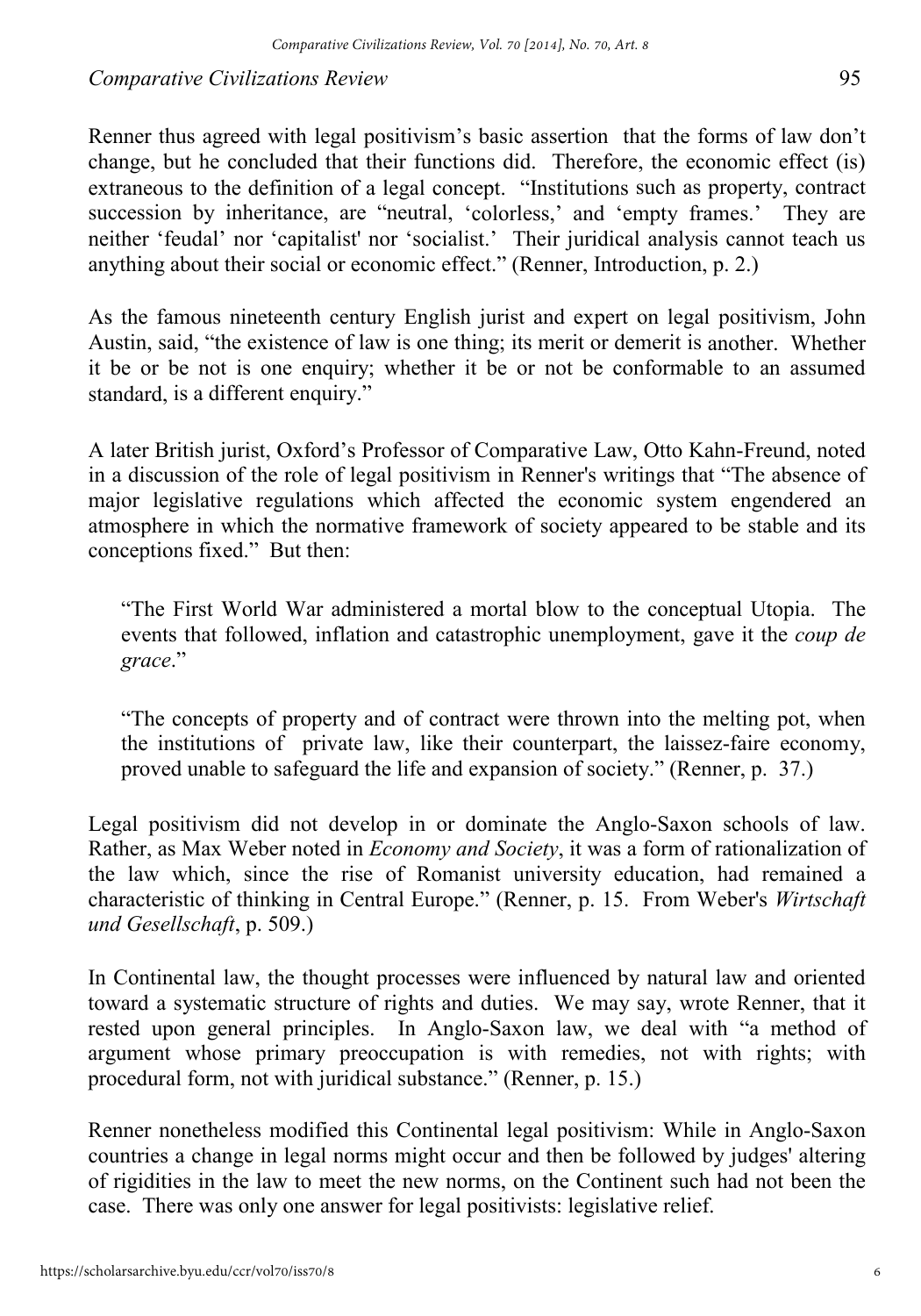Karl Renner greatly admired the work of the American Supreme Court justice, Oliver Wendell Holmes. Holmes, writing in *The Common Law,* said that the growth of law is logical in form. "The official theory is that each new decision follows syllogistically from existing precedents.... The very considerations which judges most rarely mention, and always with an apology, are the secret roots from which the law draws its juices of life. I mean, of course, considerations of what is expedient for the community concerned." (From Holmes, pp. 35-36.)

This is Holmes's celebrated "paradox of form and substance in the development of the law" and one which Renner followed.

How did Renner square the second circle, the one between Marxist dogma and legal positivism? How, given all the profound social, economic, and political changes he observed in Europe, could he explain away the fundamental Marxist assertion that it is the economic foundation that is central; law is a mere part of the superstructure that reflects economic reality?

Easy. He argued that there is a time lag between the transformation of the underlying, foundation, the (economic) system, and the development of changes in the law (the superstructure). During the lag "norms which at an earlier period of history may have been a true mirror of social relations, "may cease to be an adequate expression of factual conditions." Renner concluded that the state should not legislate morality, as we would call it today, for vast changes in the legal system would not bring about revolution in the substructure or in the way we live. To Renner, only evolution could do this.

Marxism is based on a "dialectical" approach to the movement of history, a development built on Hegelian thoughts and methods. This involves the clashing of thesis, antithesis, and synthesis. The so-called "dialectical" method that the innovative Marxist Renner said he employed in his analysis, however, was actually based on at least two levels of sophistication.

- First, he utilized the notion of a "factual substratum" and a "normative superstructure." This for him "probably represents the Marxian method," Dahrendorf drily observed.
- Second, as a legal positivist, he worked with a "discrepancy between the normative content of the law (which is static) and its social and economic function (which is dynamic)." (Renner, p. 7.)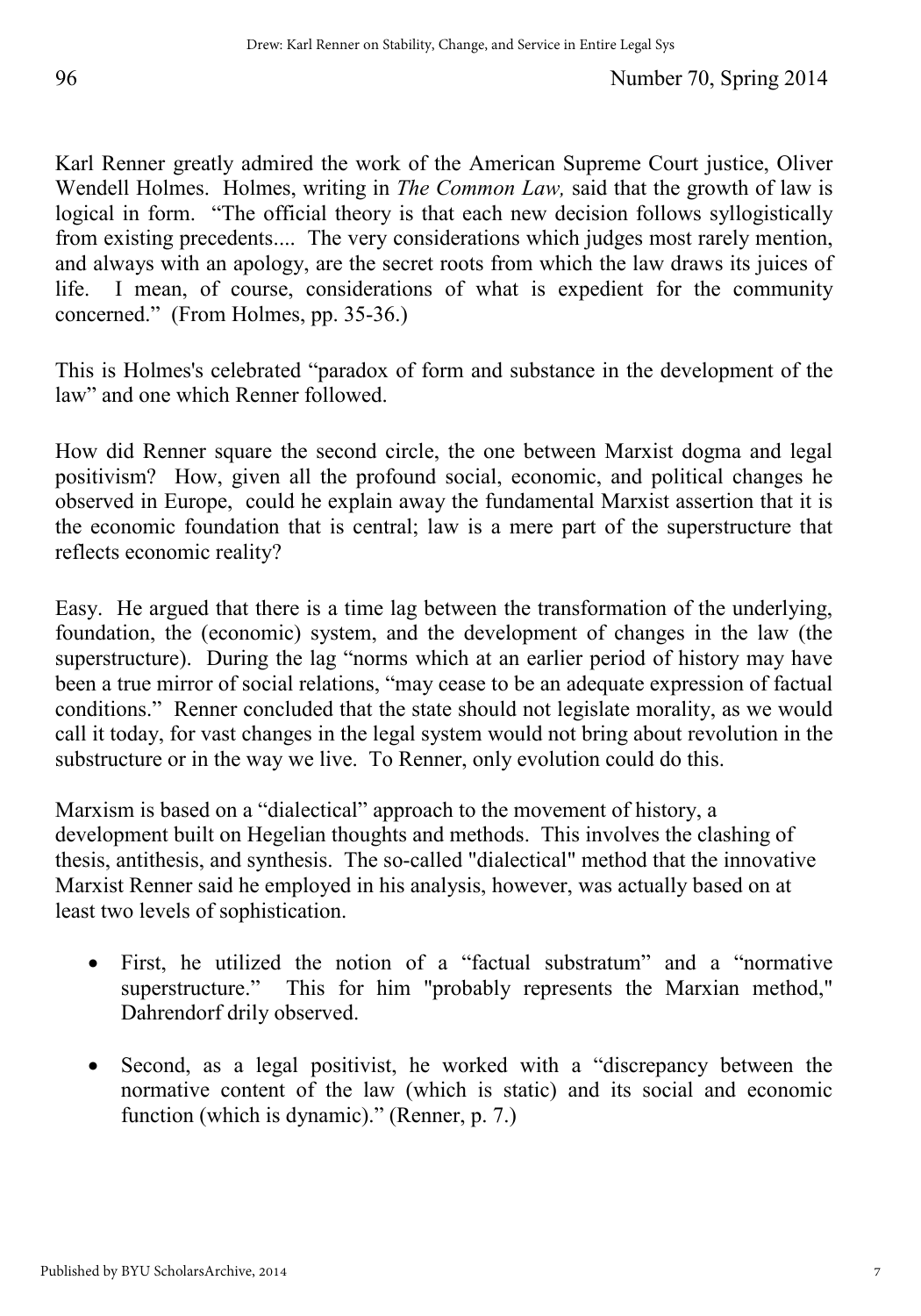Prof. Kahn-Freund observed that for Renner "the legal institution is (seen as) a rigid abstract … of crystallized imperatives …" and as Renner wrote in his works, there are few disappearances of institutions of law. Legal institutions do not fade away, losing all their functions totally. Rather, they experience a transformation of functions.

This is the heart of Renner's legal, jurisprudential innovation.

Renner wrote of the impact of economic forces and consequent social changes upon the functions of legal institutions. He asked: How it is possible that a legal institution, for example "property," can mean the same thing in 1750 as it does in 1900, and yet, in the latter year, it can produce economic and social effects almost opposite to those it did back in 1750?

How can one account for the functional transformation of a norm which remains stable? he asks, in essence. "What, in particular, is the technique used by a developing capitalist society in order to adapt precapitalist and early capitalist legal conceptions to the needs of high capitalism without changing these conceptions themselves?"

"How does society use the institutions of the law, what does it ask of them, how does it group and re-group them? How does it put them to new services without transforming their non-native content? How has property been able to become the legal framework of a capitalist economy?" (Renner, p. 1.)

#### **Renner's Reformulation of Continental Law**

Renner started his study of law and its change with history. "It will be our task," he wrote, "to show that the historical development of the law, and the growth of individual laws and their decay, flows from the disparate development of legal and economic institutions; also, that the change in the social functions of legal institutions takes place in a sphere beyond the reach of the law and eventually necessitates a transformation of the norms of the law." (Renner, p. 52.)

A legal institution "regulates the factual relationships of living beings and successive generations; it regulates facts which are in a constant state of flux and it is, like law in general, nothing but one aspect of the subject matter which it governs." (Renner, p. 53.) The special work of legal institutions is "to serve as cogs in the mechanism of the production, consumption and distribution of the social product."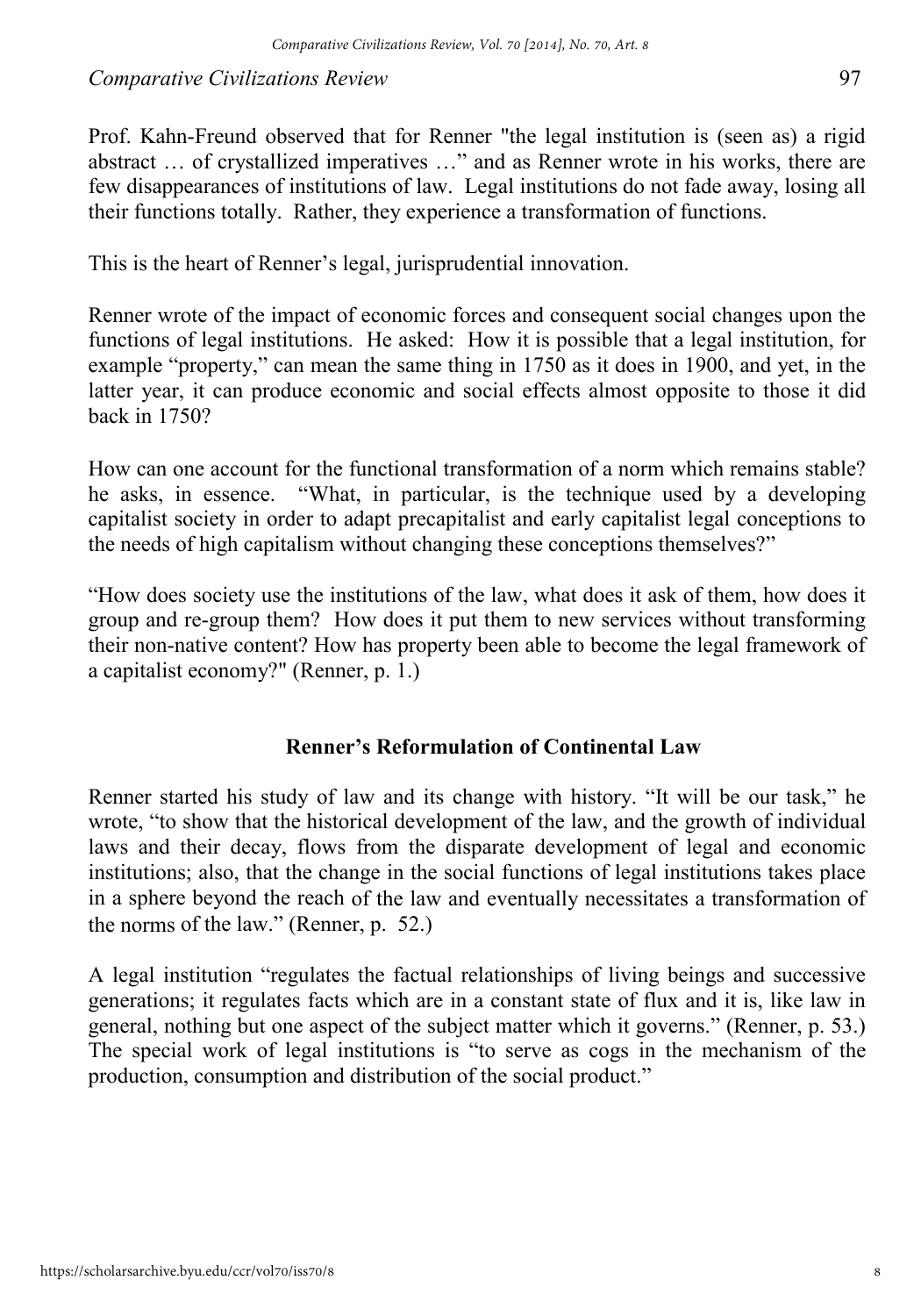Yet society and law evolve. Are legal institutions like natural phenomena and subject to the laws of nature? The Western World had experienced the advent of Darwinian science within his lifetime, although I have not read of Renner acknowledging this. But he surely did ask himself, basically, what forms of law were best adapted to the new social environment.

At first, says Renner, we might think that there is an analogy between the laws of nature and the rules of law; the former control the relations among natural objects, the latter regulates the affairs of men. Both seem to operate as superhuman powers. The world "would seem to be divided into a realm of reason and a realm of nature, the first governed by rules of law (side by side with the rules of morality) and the second by laws of science." (Renner, p. 45.)

Yet, says Renner, when we switch from a discussion of natural to human legal systems, we note that the indicative voice changes to the imperative.

"Every norm in its indicative form assumes a fetish-like character, akin to a law of nature, transcending the individual, superhuman, even divine. If the norm is resolved into imperatives directed to the individual and telling him 'you ought' 'you ought not,' 'you may' 'you can,' … it appears immediately less unnatural, though still not acceptable as self-evident.

The analogy between the law of nature and the legal system is now meaningless, for nature knows neither controlling common will, nor an individual will that is controlled." (Renner, p. 46.)

Renner grandly surveys history. "The ancients usually spoke in direct imperatives when they recorded their norms in stone and metal, on papers and parchment, e.g., the codes of Hammurabi, the Mosaic Decalogue, and the Twelve Tables of Rome."

"Such imperatives are the elements of the legal order. They are addressed to the individual and claim his obedience. Aiming at the will, they limit or enlarge, break or enhance the individual will and hence confront it as an extraneous will."

"This relation of will is fundamental to the law; there is no mystery about it, nothing metaphysical, supernatural or divine. From the psychological and physical aspect, the highway robber who attacks the wayfarer in the wood with the alternative command of 'your money or your life,' attempts to impose his own will upon that of another person in the same way as the law seeks to impose its own authority, with its instant readiness to apply civil sanctions or with the threat of punishment and criminal sanctions."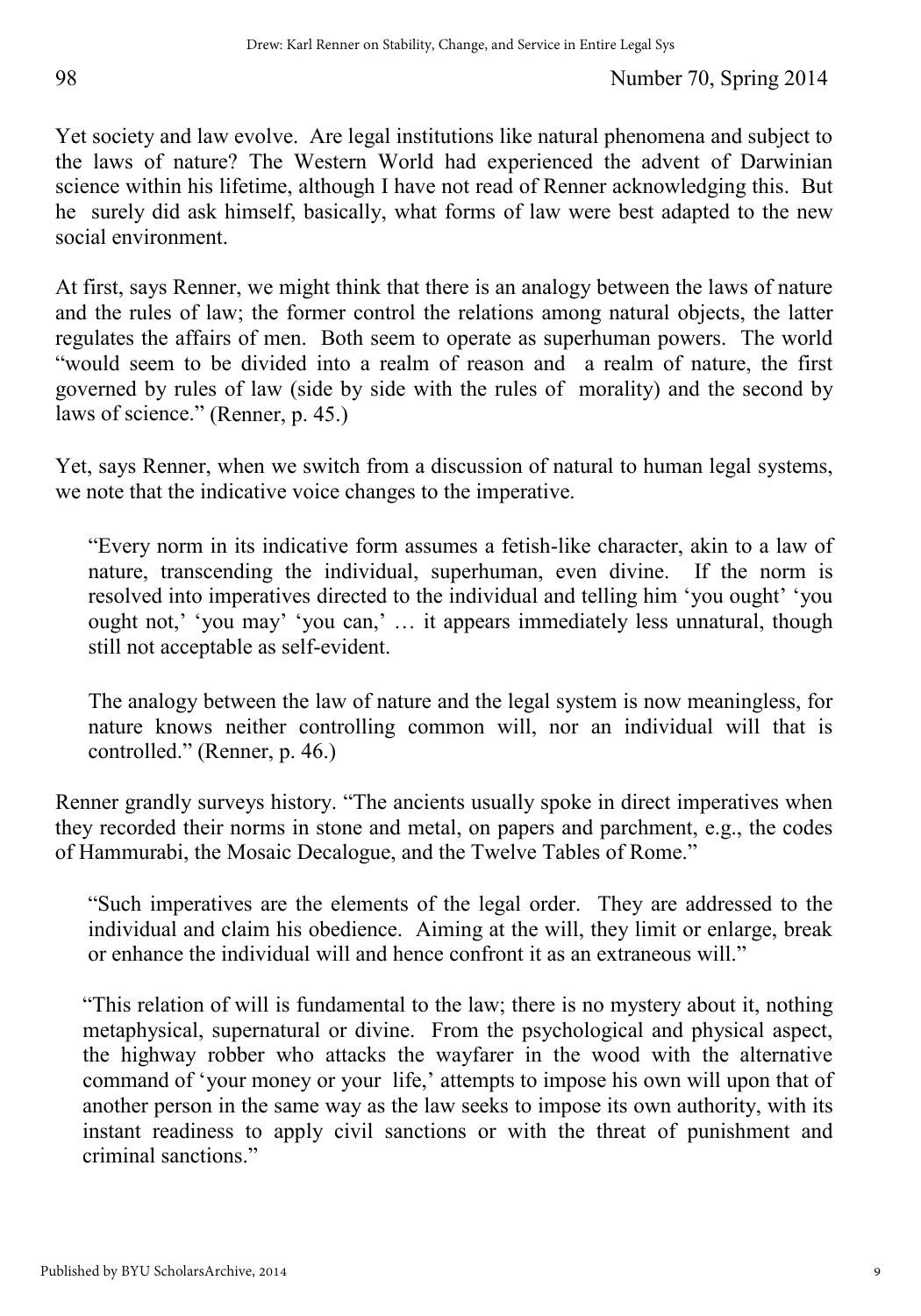How the authority of another person (the "heteronymous will") is imposed upon the wishes of an individual (the "autonomous will") is a matter of common experience.

"There is, however, this mysterious difference: that in modern times all law is laid down, in the name of all the citizens, by the state, conceived as an entity. Instead of one man's will prevailing over the will of another, the common will is regarded as imposed upon that of the individual. How the common will arises -- for it is clearly not the volonté générale-- is one of the fundamental problems for jurisprudence." (Renner, p. 47.)

He uses this conundrum to vitiate, attenuate, or simply put, to alter dramatically, the most fundamental Marxist dogma about the "superstructure" within which law resides, and about the movement of history.

#### **As Man Changes, Law Changes**

Some formerly felt, however, that legal institutions are given *per se*, that they remain unchanged, even if man and matter continually undergo change. Renner responds to this Scalia-like "originalist" objection.

At first, the answer seems to be in the affirmative, for "right must always remain right."

For centuries, the law was considered divine, immutable and constant, like the deity itself. The mere idea that man should engage in an attempt to change the law was considered blasphemous. Even one who came into this world to change the whole order of humanity believed himself in duty bound to say that he had come not to destroy the law but to fulfill it.

For thousands of years all change in the law was carried out in the belief that men had at last arrived at the right interpretation.

The thesis that man can create the law has gradually been accepted, at first in the form of state parliamentarianism within the narrow confines of the various countries.

Today, every school child knows that parliament exists in order to make laws. But we can still not explain satisfactorily how it is possible that parliaments can obtain a right to legislate; if it is accepted that parliament makes all laws by virtue of the constitution, the question remains, who gives them the right to legislate?

Indeed, these are most controversial questions. Parliament exercises its rights to make laws in the name of the community. It is a mere organ, it is argued, through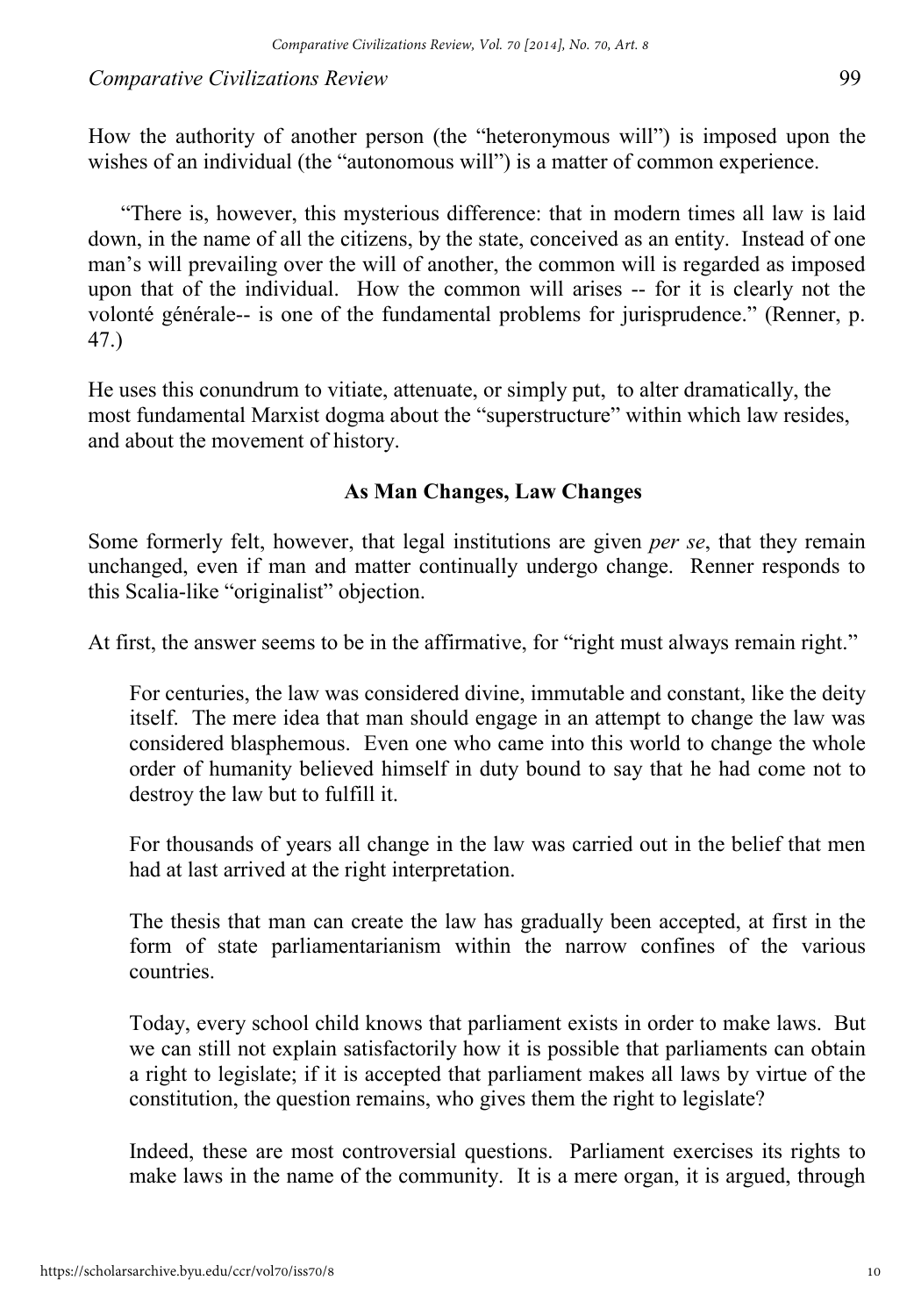which society expresses itself. But it is still obscure exactly how society makes its new laws. (Renner, p. 54.)

Renner explains.

"We can only develop a complete theory of the law if we supplement positive, legal analysis with an investigation of the two adjoining provinces, the origin and the social function of the law. These three, together, form the whole of legal science." (Renner, p. 54.)

If legal institutions are not related to the rules of nature and they do not remain rigid over time, to what, then, is their real content related? Legal institutions have a two-fold nature, Renner believes, according to their constituent norms on the one hand, and to their social significance on the other.

"Both can and must be taken into consideration. From the lawyers' point of view legal institutions are norms or imperatives molded into assertions, printed or written on paper, more or less adequately expressed. Their existence compared with that of men of flesh and blood is as insubstantial as that of railway shares compared with the permanent way or rolling stock of a real railway, or that of treasury notes compared with real bars of gold." (Renner, p. 52.)

Renner argues that social life is complex in character. "It is not so simple that we can grasp it, open it, and reveal its kernel like a nut, by placing it between the two arms of a nutcracker called cause and effect." (Renner, p. 56.)

The economic and the social functions of legal institutions make up a single process. According to Renner, "a legal institution is a composite of norms. If in the change of economic systems it has remained constant, but its functions have increased, diminished, changed, or disappeared, then we speak of a change in the functions." (Renner, p. 75.)

For example: "Let us consider the vestals that had to keep the fire ever burning on all the hearths of the community. We may well imagine that as long as they existed, the sum total of the laws relating to them remained unchanged and the relevant norms remained constant. With the discovery of flint and steel, however, all economic functions of the vestals were taken over by a substitute. Here we should be entitled to say that an economic revolution -- the discovery took place in a sphere outside the law - - deprived the legal institution of its social function, made it redundant, and led to its final abolition." (Renner, p. 75.)

The reverse can be true, as well.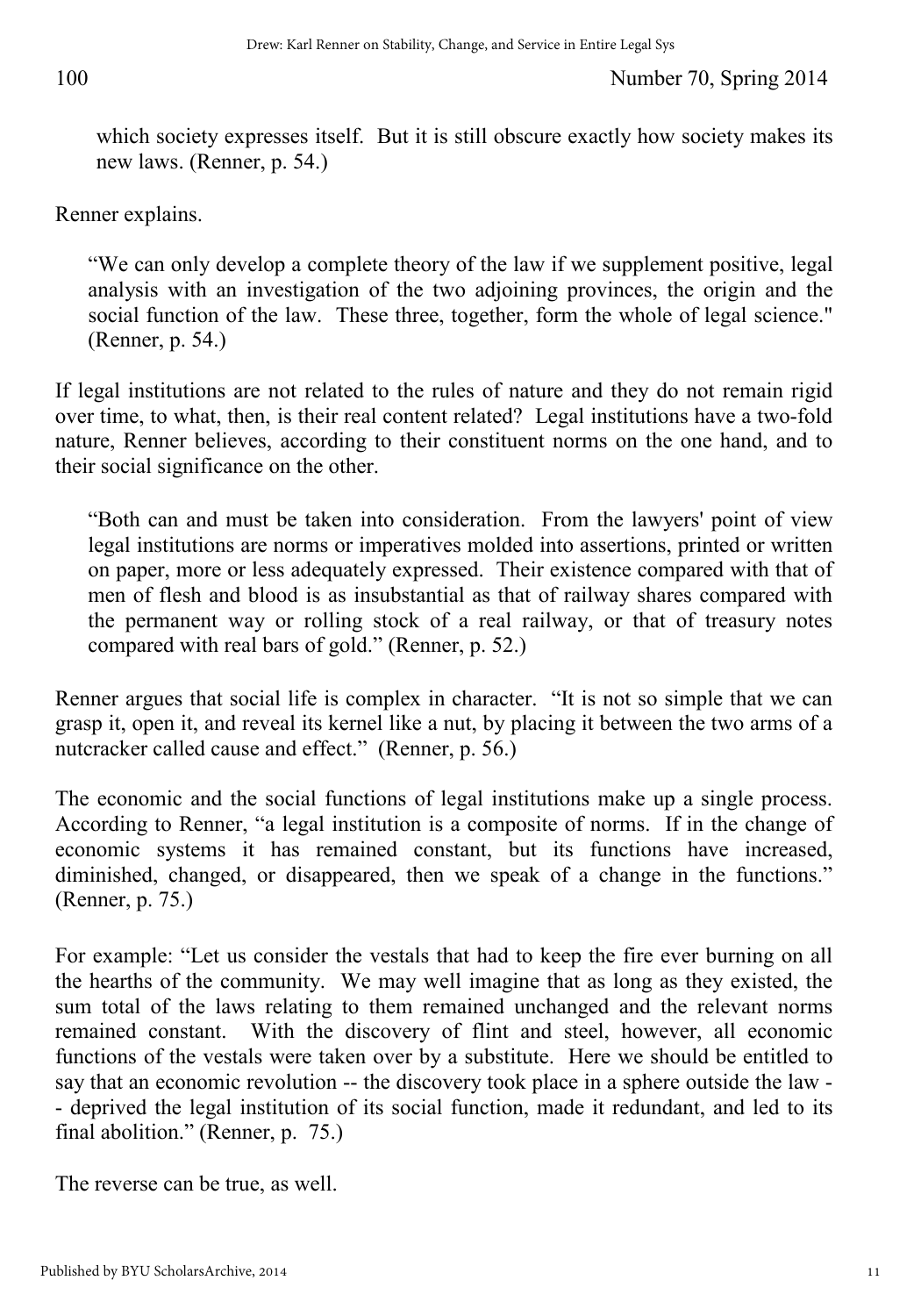We may imagine that a legal institution retains its function and economic significance, though the norms which make it up have been transformed. Imperatives may have been added, taken away or altered, yet the essence will have remained of what was commanded. This, too, is neither unthinkable nor unhistorical." (Renner, p. 75.)

We can see in legal development the transformation of the legal norms and thus of the functions. But the function is, nonetheless, necessary for society.

However much the functions of legal institutions may change, no function can remain unfilled permanently without involving the destruction of society itself. If a function is no longer served by one legal institution, another must be substituted for it; there is no vacuum in the legal system.... Legal institutions can, within certain limits, take each other's place. As a rule, however, new institutions are required. (Renner, p. 76.)

And this is central for comparative law and civilizational studies: "The organic character of the legal order is the fact that the totality of legal institutions existing at a given time must fulfill all general functions. This means that the law is an organized whole determined by the needs of society. Every legal institution, as part of it, is more or less closely related to all others; and it is its function, not the content of its norms, which makes for this connection." (Renner, p. 76.)

The line of argumentation, I think, is quite like the Functionalist school of American sociology, the articulation of whose elements arose at Harvard and Columbia a half century later.

### **Four Theses on Change in a Legal System**

In his sociological analysis of functional change Renner develops four theses on the relationship between law and economics, i.e., societal development. We see how far he has moved Marxist thought from *A Contribution to The Critique of Political Economy*  in these four theses.

Renner believes that he has shown -- in his analysis of the legal institution *par excellence*, *i.e.*, property, that "while there have been extensive alterations over a short period of time," this "drastic transformation" has not been accompanied by "noticeable modifications of its legal structure." Hence, he generates the first thesis:

### **Fundamental changes in society are possible without accompanying alterations of the legal system**. (Renner, p. 252.)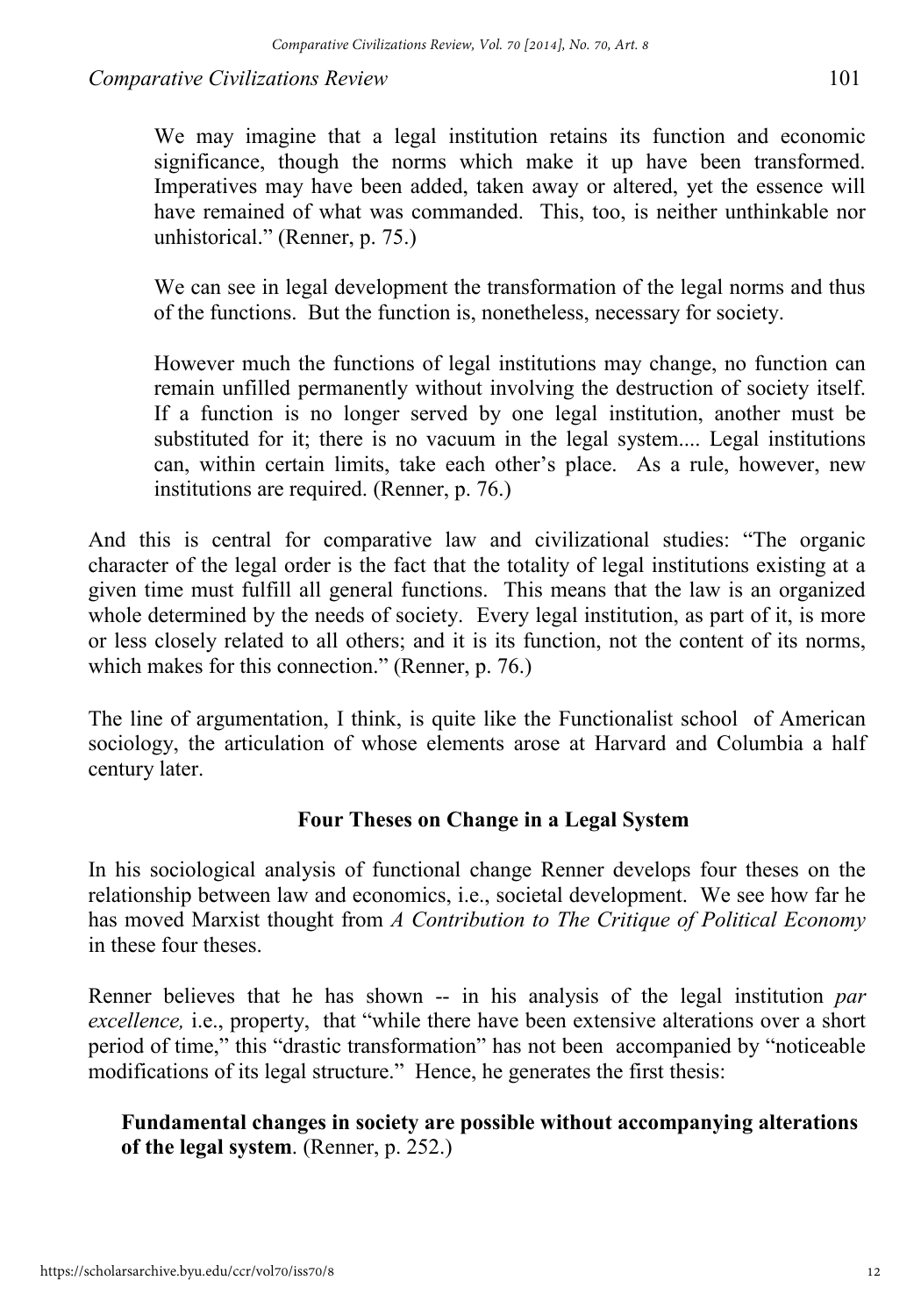Next, the existence of society depends upon a determined, historically conditioned legal order. This legal order does not cause social change but neither does it prevent changes in the underlying infrastructure, either. The essential character of the social process as preservation and reproduction of the species undergoes continual change while the form of the law is constant.

Thus, the second thesis:

#### **It is not the law that (usually) causes fundamental economic (or social) development.** (Renner, p. 252.)

Third, Renner argues that we might feel ready to conclude that the legal superstructure is absolutely independent of its economic foundation or that changes in the legal system come from non-economic sources. This is not quite true, Renner argues, and hence the third thesis:

#### **Economic change does not immediately and automatically bring about changes in the law.** (Renner, p. 253.)

The fourth and final thesis is the basis for much of the theory he later developed more extensively and for which he was so vilified by many orthodox Marxists. Functions of legal institutions, he has shown, change only gradually, and imperceptibly, "like the growth of grass, according to the law of all organic development. Thus, the change of functions can be recognized only at an advanced stage and only by historical comparison. It can be recognized only when it has matured."

This thesis, then, is:

### **Development by leaps and bounds is unknown in the social substratum, which knows only evolution, not revolution**. (Renner, p. 253.)

How very far had mainline, once revolutionary, socialist thought progressed in the near century from Marx to Renner, in the period during which the many peaceful, gradual solutions to the age-old clash of property with labor became evident.

Renner does not believe that the law can, *ipso facto*, command new behavior. Any valid law can be changed, he says, yet it does not itself change society or bring about social evolution. There are external limits to the "efficacy" of norms -- laws can only command people, not nature. Also, laws can be addressed to individuals, not groups. Finally, the law can express its commands only through the instrument of human beings. Law aims at "the control of the organic texture of nature, of the interconnections among men, and between men and matter." (Renner, p. 256.)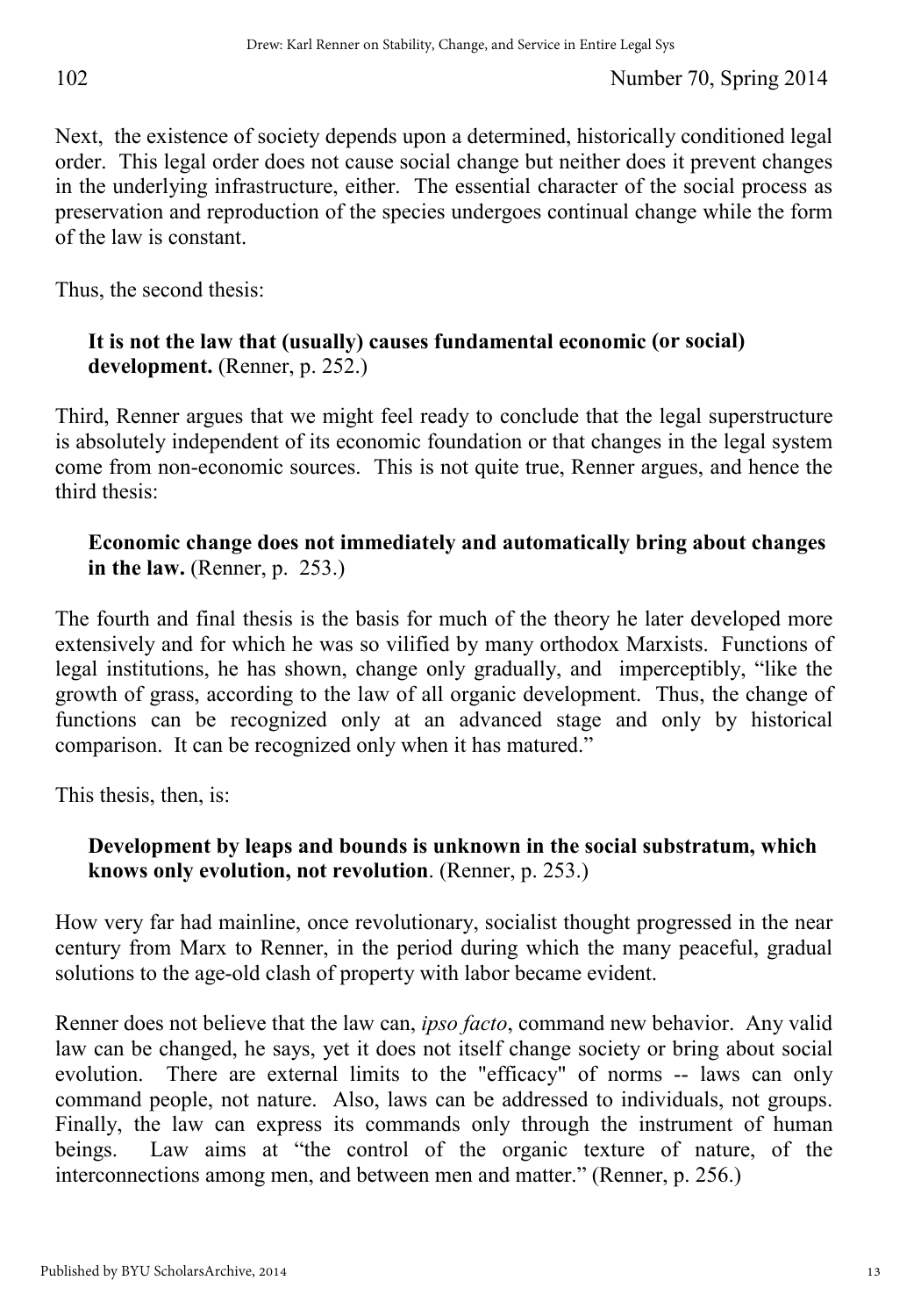A final example of social change is given. Renner considers the reward to public servants in the early Middle Ages. A vassal then was given an office and land. Later on, in the Middle Ages, trade and money became more important, so salaries were paid. The office became less important and was abolished (i.e., "the nobility") in the bourgeois revolution. In the course of time the intention of the original norm "is no longer achieved. In fact, the trend of development due to economic laws which are inherent in the substratum is more powerful than the power of the law." (Renner, p. 259.) So Renner warns against what he calls the "Archimedes law of the Lawyer." This translates as: "give me the lever of legislation and I shall move the world." (Renner, p. 259.)

Why? Because legislation cannot totally change reality. In the following sentences it seems like he is directly disabusing Marx of the latter's dogmatic rigidity.

Even if the dispossessed classes ran a successful revolution today, he argues, tomorrow the same individual would have the actual detention of the goods. Were the state to abolish all private ownership, he says, property would retain all its functions and it would still have the same social effects as private property had generated. "So, the new law would have failed and the faith in legislation would be shattered as an illusion. The agrarian constitution of contemporary Russia is an irrefutable proof of this argument." (Renner, p. 260.)

Thus, Renner has shown that the functions of the law and of legal institutions have changed quantitatively and qualitatively over time. What is needed now is simply for social scientists to examine the place that legal institutions occupy in society.

Renner writes: "A lawyer may be interested in it during his leisure hours, but he must not allow this interest to intrude upon his work anymore than the botanist as such may be concerned with the economic use to which others put the plants he studies under the microscope." (Renner, 2.) Questions of the social effect of legal norms transcend the legal structure. However "interesting these social repercussions may be to the lawyer as a sideline, they are the province of the economist and the sociologist." (Renner, p.248.)

The "job for jurisprudence today is to investigate the political and economic forces which make laws and become norms, i.e., the practical, sociological causes of them." (Renner, p. 297.)

Renner sums up his work on this matter. "The legal expert who has accompanied us in our observations will have made the surprising discovery that law and economics, though appearing to be indissolubly bound together, if considered as static at any given moment, yet undergo unequal development in the course of history. Contradictions and contrasts emerge, and their mutual relations are seldom reversed.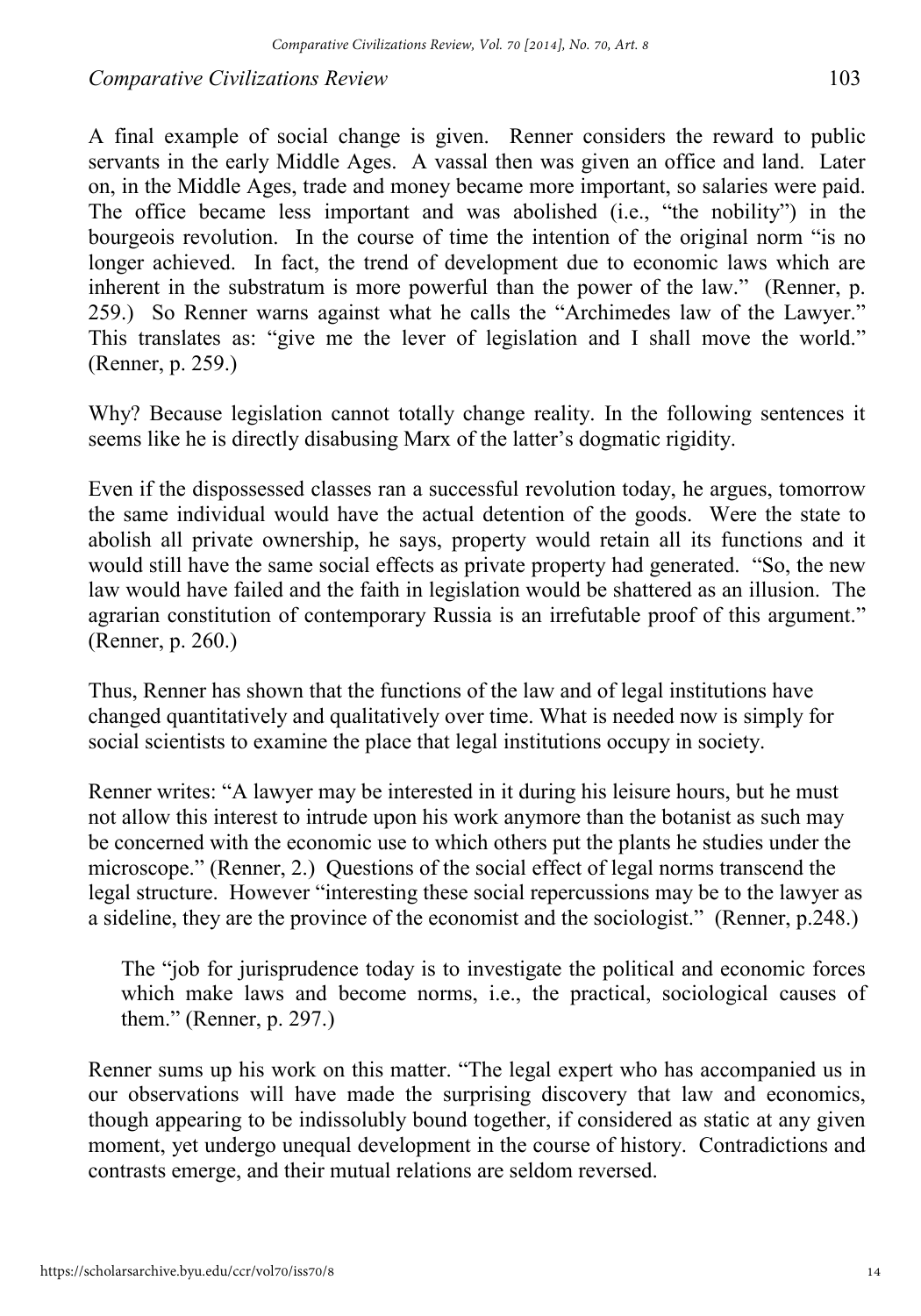Thorough examination of the vast field presented by civil law for inductive investigation soon leads to the discovery of common characteristics within this dialectical development. It thus becomes possible to read its laws from these facts." (Renner, p. 251.)

So what Renner did was to transform increasingly obsolete socialist thought about law into a set of concepts thoroughly acceptable to democratic people – a much more accurate formulation, I think, than both (a) outdated orthodox, rigid Marxian and (b) Andrew Ure-type high capitalist statements about the relations between the economic foundations of society and the legal reflections of them.

He showed that the structure of law is such that countries cannot easily legislate what societies have not yet accepted. The practices generated by society precede the codification legal institutions provide; a social fact, the institutions remain, but just as hotel guests come in and go out, so, too, the service the institutions of law provide changes over time.

In a sense, Renner modernized, vindicated, and legitimated socialism for the West by making it a more true reflection of reality; underlying social causation exists, he argued, and law only reflects that supposed foundational reality. But on the other hand, it is also Marxism stood on its head, because at the level of superstructure legal institutions persist even in spite of changes in the basic underlying, causal foundation (whether it be a Weberian "ideational" or a Marxian "material," economic one, or both). One might ask: which is foundation and which is superstructure? And does economics really form the basis of history, the pattern and meaning of our times? Or is Max Weber correct – do both "ideas" and "material factors" – plus other considerations – move history? And why must there be a social revolution when evolution will better serve the needs of the entire population?

Renner the politician led his country from monarchy through to a republic based on democratic socialism which would meet the dreams of the people yet be thoroughly compatible with Western democratic ideals; much of Austria's enormous economic success in this post-war era came as a result of his prodigious efforts. Much of the European Union's success, likewise, arises from this reformulation of democratic social thought.

Not long after the Nazis were finally destroyed, Renner was able to convince all allied occupying powers, both the U.S. and the U.S.S.R., to accept Austrian "neutrality" and withdraw from the country, way before this was the case in Germany. So, too, in his intellectual life he led the way from conflict-based Marxist starting points to more widely accepted conclusions; he directed his political theory to the development of classes, now social classes, that would not be antagonistic but instead cooperative; and, finally, he provided a much admired theoretical basis for understanding the changing